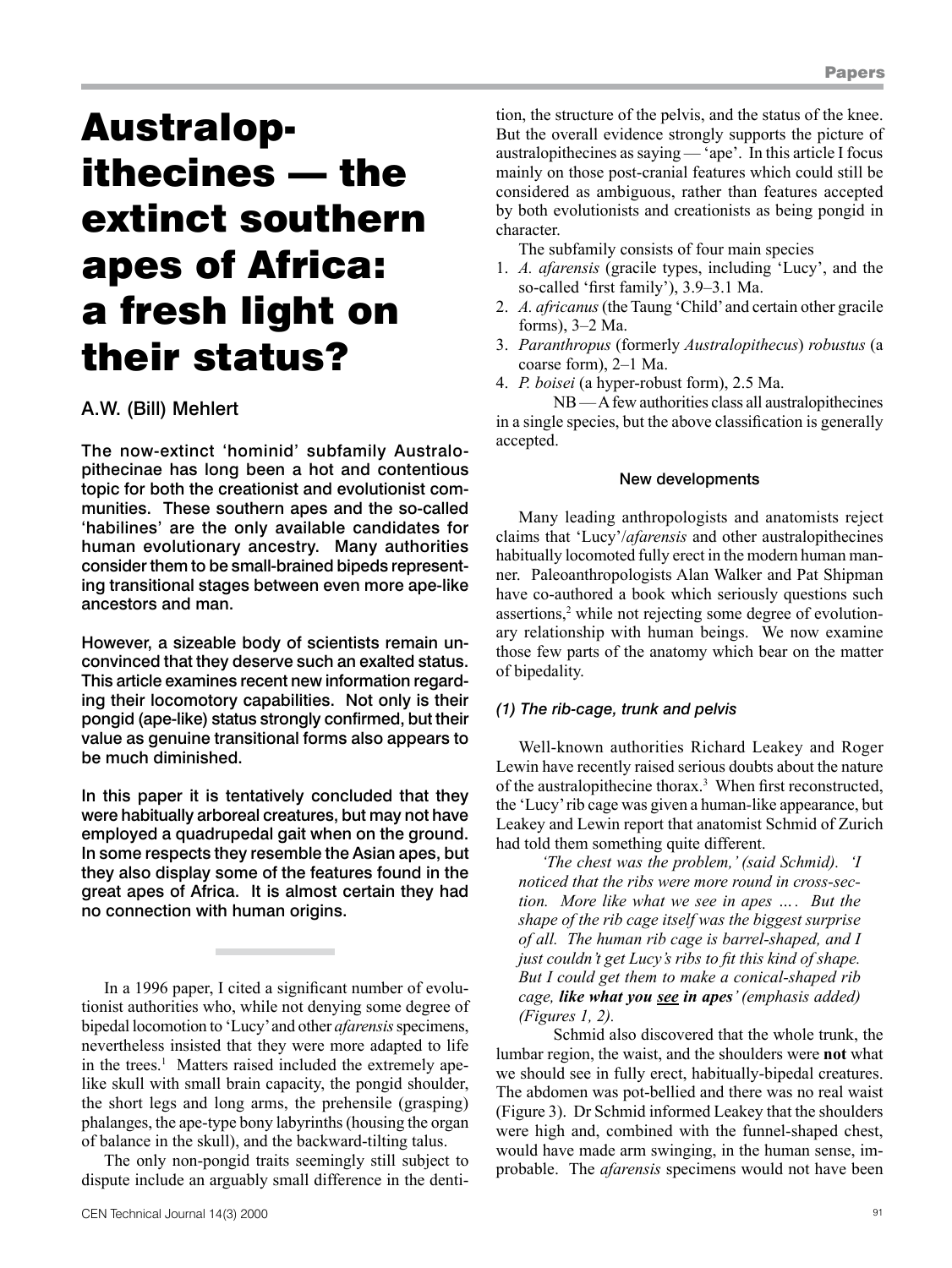

Figure 1. That Johanson, as early as 1991, was aware of the discrepancy between the actual bodily structure of australopithecines and his claims of human-style bipedal locomotion, is evident from these sketches of three putative hominids plus a human being. 'Lucy'/afarensis (left), along with A. africanus and A. robustus, are clearly shown with the ape type funnel-shaped thorax which contrasts with the human rib cage at right. The sketches are incorrect in showing narrow hips for the australopithecine apes. The correct pelvic structure can be seen in *Figures 2, 3, 4, and 5. Also note the shorter arms of the human (from Johanson and Edey).*<sup>23</sup>

able to lift the thorax for the kind of deep breathing that humans do when they run. The morphology of the trunk would have severely restricted the flexibility that is essential to human-type locomotion.

Schmid's conclusions are confirmed by Walker and Shipman.<sup>4</sup> They produced a diagram which compares the skeletons of a human *erectus* specimen (KNM-WT 15,000) and 'Lucy'/*afarensis*, which clearly shows the thick-waisted, pot-bellied anatomy of the latter as contrasted with the narrow human waist of *Homo erectus*. The *afarensis* features are exactly what we see in the two African apes and the orang-utan of Asia. There is a marked contrast between the wideflaring hipbones of the australopithecines and the narrower hip formation of humans (Figures 2, 4).

Walker and Shipman also state that the rib cage of *Homo erectus* is *'…indistinguishable from that of a modern human in almost every respect. It (is) entirely unlike the rib cage*



*Figure 2. Pelvis and trunk of chimpanzee (left), 'Lucy'/*afarensis *(centre) and human (right). The shape of the rib cages is correct, with 'Lucy'being closer to the ape. The human thorax is different. Again we see the wide flare of 'Lucy's' blades compared to the narrower ilia of man and chimp. The australopithecines, including* afarensis*, appear to be extinct apes having no connection with humans. According to Howells, the* afarensis *gait is not properly understood and was not something simply transitional to ours. Although Howells says the Afar pelvis is 'quite different'from that of chimps or humans, he claims it is adapted for erectness, but it was not in the human manner (from Howells).*<sup>24</sup>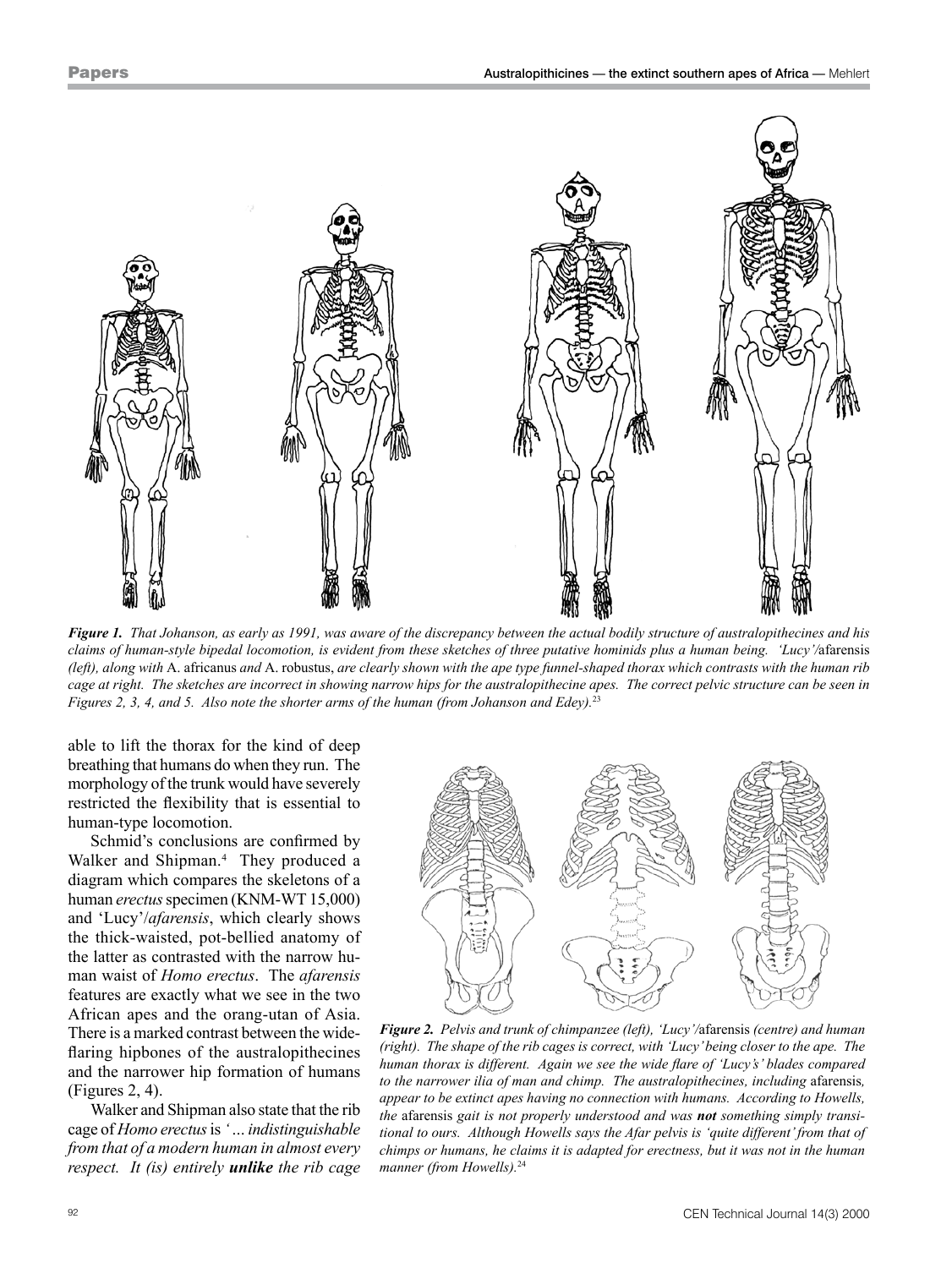*of a chimpanzee or gorilla, or Lucy/*afarensis*. Like us, his thorax was barrel-shaped; like us, he must have had a well-defined waist between his narrow hips and his lowest set of ribs' (emphasis added)*. They went on to say that the fossils show that 'Lucy's' hips flared widely at the top, making for an exceptionally broad birth canal, and that her reconstructed rib cage was like that of anthropoid apes (see Figure 2).

### *(2) The australopithecine knee*

According to British anthropologist Cherfas, no modern (i.e. human) trait, to any pronounced degree, exists in the knee-joint found at Afar. He agrees that the overall knee structure is compatible with a significant degree of arboreal (brachiating) locomotion.5 He states that the *afarensis* knee 'looks' modern, but that it is not the same as that of today's humans. Its knee did not bend as far as ours did, indicating that the stride was short; a condition also found in chimpanzees. (The automatic locking mechanism was not 'developed' (i.e. not human)).

In humans the knee locks easily when striding out, and this is why human beings locomote bipedally so efficiently,



*Figure 3. The Walker/Shipman portrayal of the 'Lucy'/*afarensis *skeletal structure (right) compared with the* Homo erectus *specimen WT 15,000. Walker and Shipman point to the funnel-shaped rib cage of 'Lucy'as evidence that she was thick-waisted and pot-bellied like chimps and orang-utans. The* erectus*specimen at left waslong in the torso and narrower in the hips, thus implying he had a well‑defined waist. These features indicate that the* afarensis *form would have been ungainly when locomoting on two legs. The drawing fails to show 'Lucy's' hands dangling almost to the knees (from Walker and Shipman).*<sup>25</sup>

as pointed out in a timely article by Stuart Burgess, who demonstrated the uniqueness of the human knee structure.<sup>6</sup> Burgess points to the irreducible mechanism of the human knee which possesses no less than sixteen critical characters which are simultaneously present and required, allowing us to stride out freely. The knees of apes cannot lock and must be continually loaded in flexion. The human knee locks easily in extension thus maintaining a fully vertical posture.

According to Cherfas,<sup>5</sup> measurements of several parameters on the *Afar* knees reveal that the small specimens of *afarensis*, including 'Lucy', fall at the ape end of the human range, while the larger specimens fall outside the human range — a puzzle which suits neither creationists nor evolutionists.

Here is a simple test for the reader — take a few forward steps with the knees not locked — the only way to do this is to bend at the knee like an ape, thus putting a heavy stress on the calf muscles, the ankles and the feet. It is therefore no wonder that apes do not locomote for lengthy periods on two legs.

A further difficulty exists — when considering the fossil knee-joint, the issue is heavily clouded by the fact that the pelvis and skull bones were found in two **different** strata several metres **above** a layer of basalt that evolutionists radio-date at 3.75 Ma. The knee-joint and jaws were embedded in a stratum several metres **below** that same basalt deposit. Johanson and Edey did not attempt to explain this grave discrepancy, stating that 'Lucy' was 'dated' at close to 3.5 Ma, while the jaws and knee-joint 'date' from about 4.0 Ma.7

But such a time difference simply cannot be ignored, even though it is in an evolutionary context. To believe that the knee-joint belonged with the pelvis of a creature which lived 500,000 years **later** is an exercise in mental gymnastics which is hard to comprehend. Johanson and Edey acknowledged this discrepancy, but made no serious attempt to justify placing all the bits and pieces in a single species.<sup>8</sup> There has been much continuing debate about whether two or more species were involved at Afar, and the matter still remains unresolved.

This stratigraphical inconsistency surely means that it is not legitimate to link the pelvis, the jaws, the knee-joint and the rest of the bones in any way because of the time factor. It is useless for evolutionists to complain that creationist authors argue that Johanson linked the knee-joint directly to the 'Lucy' fossil skeleton. Strictly speaking, he did not, but in the literature we are constantly confronted with diagrams and photos of 'Lucy', complete with the knee-joint, thus giving the erroneous impression that it **was** part of 'Lucy's' bones (see Figures 1, 4). $9$  The knee-joint is officially allocated not to 'Lucy', but to the *afarensis* hypodigm.

#### *(3) The pelvic structure*

Although Johanson and Edey claimed that the *afarensis*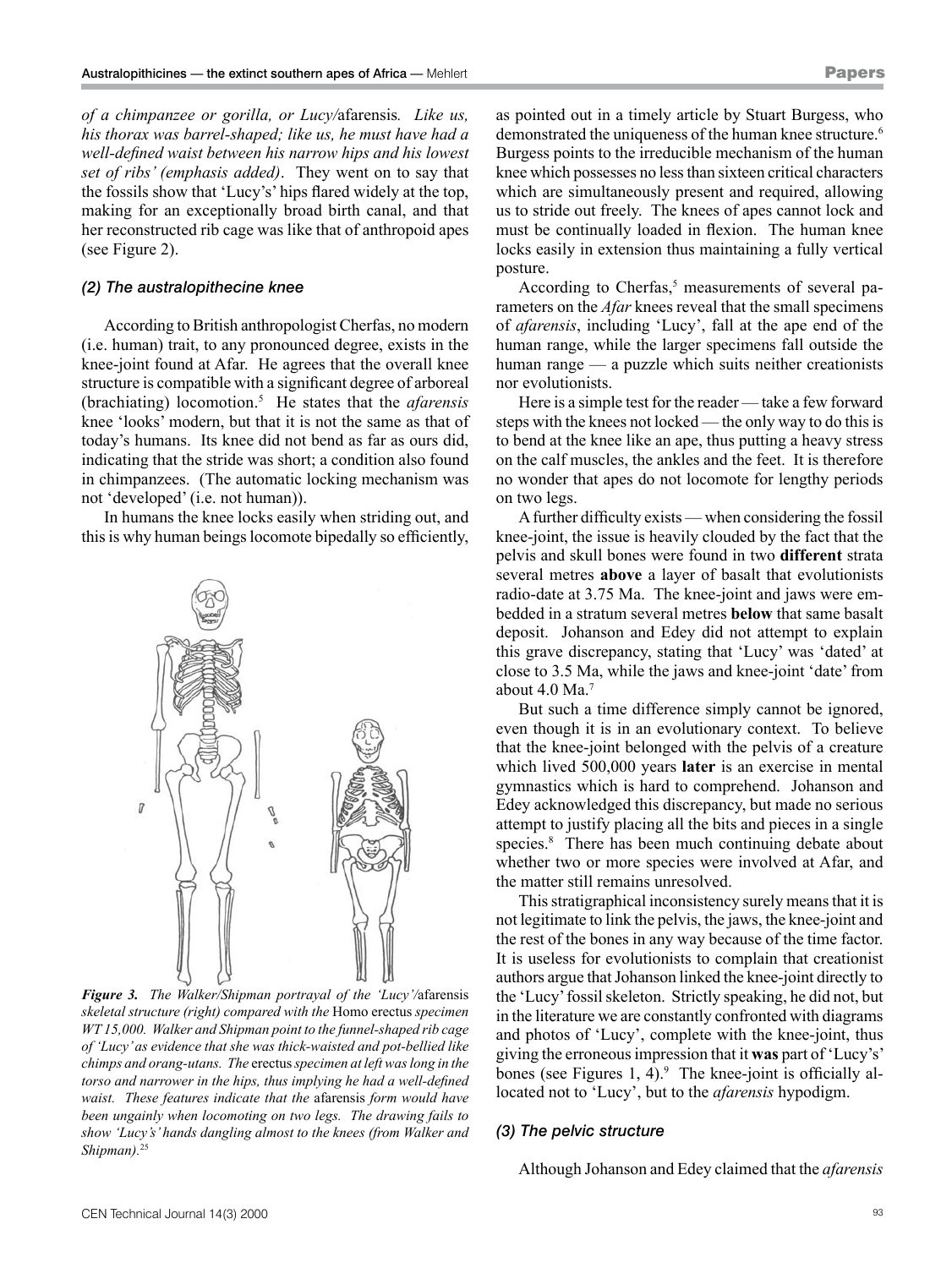

*Figure 4. Campbell's depiction of four 'hominid'skeletons — 'Lucy'/*afarensis *(left),* A. africanus, A. robustus *and* H. 'habilis' *(far right). The drawings confirm Walker and Shipman's belief that fully-upright locomotion would be ungainly in all cases. Note how all four specimens have the same wide flaring in the hips. However, the rib cages are drawn incorrectly. Compare with Figure 1 where the pelvi are not drawn correctly, but the rib cages are! Also, the 'habilines' specimen (OH 62), supposedly a close ancestor of* H. erectus*, is no larger than 'Lucy'. Evolution has gone backwards! (from Campbell).*<sup>26</sup>

specimens were capable of fully erect human locomotion, they must have been aware of the peculiarities of the pelvis. In their 1981 book, a picture of the pelvis (Figure 5) is reproduced which clearly contradicts their claim that it is almost the same as a modern human's.<sup>10</sup> Yet on pages 186 and 197 of the same book, Johanson and Edey have changed the hip structure and portray *A. afarensis* as having narrow iliac blades, along with *A. africanus* and *A.robustus* (see Figure 1). The ape-shaped rib cages of 'Lucy', *A. africanus*, and *A. robustus*, are accurately portrayed, but the pelvises are not. It is ironic that anthropologist Campbell has depicted the same australopithecine pelvises correctly, but **not** the pongid rib cages! (see Figure 4).<sup>11</sup>

There are a couple of similarities between the australopithecines and chimps, depending on the angle of view. For example, the pelvic blades are more like those of chimpanzees in that they are relatively flat and are aligned more sagitally than in humans. However, the wide out-flaring of the ilia in the *afarensis* specimens is very different from that usually found in humans and distinct from the modern chimpanzee condition.

The recent discovery of a 200,000 year-old Neanderthal pelvis in Spain with similar wide-flaring ilia may be considered something of a freak.<sup>12</sup> This pelvis bears an odd resemblance to that of *afarensis*. It must be remembered however, that the alleged 'earliest' human (KNM-WT 15,000) 'dated' at 1.6 Ma, possessed a fully human skeleton, including the pelvic structure. It is highly unlikely that, even under evolutionary assumptions, evolution re-

versed itself during the subsequent 1.4 million years to the emergence of Neanderthals. On the other hand, this 'flaring' in both specimens may be due to distortion of the ilium due to extreme physical exertion during maturation and/or to dietary deficiencies, and would be even more likely had maturation been slower in the past. This is in accord with the attractive theory proposed by Beasley in 1990.<sup>13</sup>

In any event, there is no doubt that, unlike chimps, the Afar ilium does flare out posteriorly even though the preserved pelvis had been subjected to distortion prior to reconstruction. Another difference between the Afar and the chimp pelvis is the total length of the structure (Figure 2). This creates a reduced space between the top of the longer and narrower chimp pelvis and the thorax than is the case in the *afarensis* specimen. This 'cramping' of the rib cage in chimps is one reason why they cannot stand or run upright, preferring to move around

mainly on four legs. Nevertheless, the Afar condition is still closer to the chimp state than to the human.

In the case of 'Lucy'/*afarensis*, the wider hips would



*Figure 5. The pelvis of the chimpanzee (left) and 'Lucy'/*afarensis*. Note the extremely wide flare of the* afarensis *hips. This flaring is different from humans and from chimps, and supports Walker and Shipman's contention that* afarensis *was pot-bellied and had no waist (from Johanson and Edey; see text for discussion).*<sup>27</sup>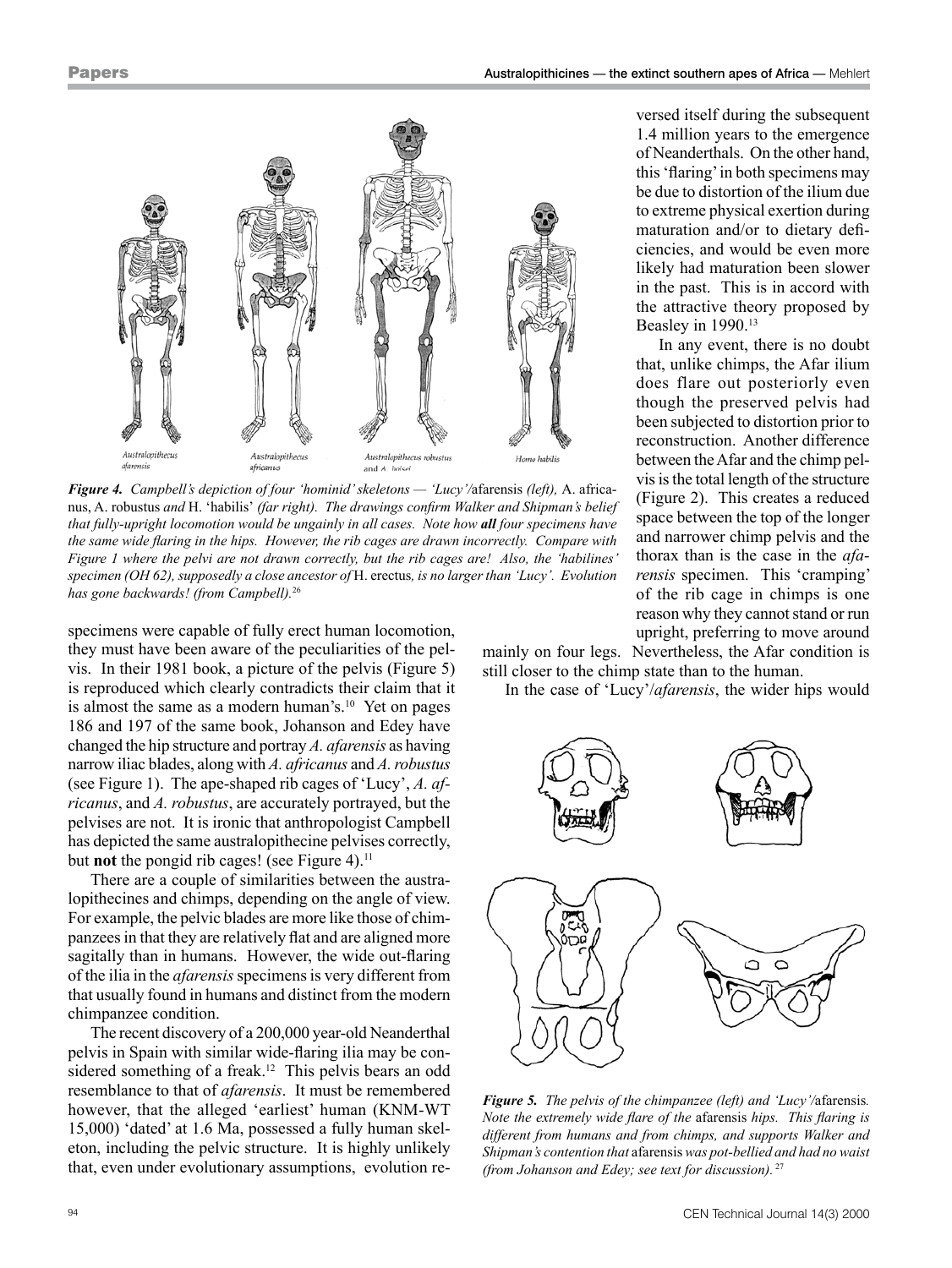have made it hard to maintain balance when erect, while the slim-hipped *erectus* (WT 15,000) was capable of fully erect locomotion with much less effort. According to Walker and Shipman, the result is that the *erectus* (human) specimen was a very efficient walker and runner, which leaves 'Lucy' and her kind out in the cold. They also acknowledged that with such a trunk and hip structure, and a pot-bellied abdomen, *afarensis* specimens could only have locomoted bipedally with some difficulty and clumsiness.

The 'trick' of bipedalism is to balance the body weight over the hip joint of the supporting leg; otherwise we lose our balance. This is achieved by the contraction of the abductor muscle, the gluteus medius, which stops us from toppling over when we lift one foot from the ground. If you place your palms just below the bony protrusion usually referred to as the 'hip-bone', you can feel this muscle contracting and relaxing each time you take a step.

#### *Has the evidence been misrepresented?*

Most of the drawings, photographs and sketches of 'Lucy'/*afarensis* which have been published over the years appear to be unintentionally misleading. The original *afarensis* skeleton ('Lucy' in this case) was reconstructed and assembled from hundreds of fragments that were laid out on a flat table and photographed from above. This distorted the creature's true structure. If we could re-assemble 'Lucy' and her kind in three dimensions we would see those traits which point to a pongid character, such as the long arms dangling to the knees, the pot-bellied waist, and ape-type rib cage. These things are not obvious when the bones are viewed in two dimensions when laid out horizontally. I am sure that when the artist attempted to bring the dry bones to life, he was portraying what he genuinely thought must have been the correct appearance of 'Lucy' and her kin in real life (Figures 6, 7). Unfortunately, the drawings are not compatible with the actual skeletal structures.

The chimp pelvic structure is long and narrow, which is more suitable for a quadrupedal gait as well as arboreal (brachiating) movement. The pelvises of australopithecines are shallower, shorter, and broader, like a basin, and appear to be less suitable for quadrupedal locomotion. Neither is there any sign of the chimp-type knuckle-walking capability on the bones of the hands and feet. (It should be noted here that the pygmy chimp *Pan paniscus* spends a good deal more of its daylight time moving bipedally on the ground than does the common chimp. Both species spend most hours of darkness in the trees).

The relationship (if any) between *afarensis* and the two modern chimp species is hard to determine with absolute certainty because we are dealing with extinct creatures about whose life-style we really know very little. British authorities Cherfas and Gribbin, did once suggest that the modern African great apes may be the modified descendants of the southern apes.14,15 Their hypothesis was based largely on the fact that the latter have left no obvious descendants, while there is a lack of fossil ancestors for modern chimps Papers

*Figure 6. Artist's portrayal of how'Lucy'/*afarensis *may have looked in real life. The face is probably correct and was extremely pongid in appearance. The drawing fails to convey the pongid form of the chest and the shoulder. Thisis a creature you would not wish to have as a next-door neighbour (from Johanson and Edey)!* <sup>28</sup>

and gorillas. Since nobody alive today has ever seen an australopithecine in action, and dry bones do not talk, we have to work by educated guesswork and inference, but the case for overall pongid status is hardly deniable.

Still another view exists — Oxnard performed several multivariate analyses which suggested that none of the now-extinct southern apes including 'Lucy'/*afarensis*, is related to any other known pongid. He concluded their terrestrial locomotory patterns were distinct from those of both humans and modern apes.<sup>16</sup> Oxnard believes them to have been a unique group of their own, and not likely to be related to other pongid species or to humans. *(4) The dentition*

An identifying feature of apes is found in the diastema or gap between the canine and second incisor in the upper jaw. (In the mandible the gap lies between the first premolar and the canine.) 'Lucy'/*afarensis* displays the diastema quite clearly, but in some of the *A. africanus* specimens the gap is not so obvious.

At first glance it appears that *afarensis* possessed smaller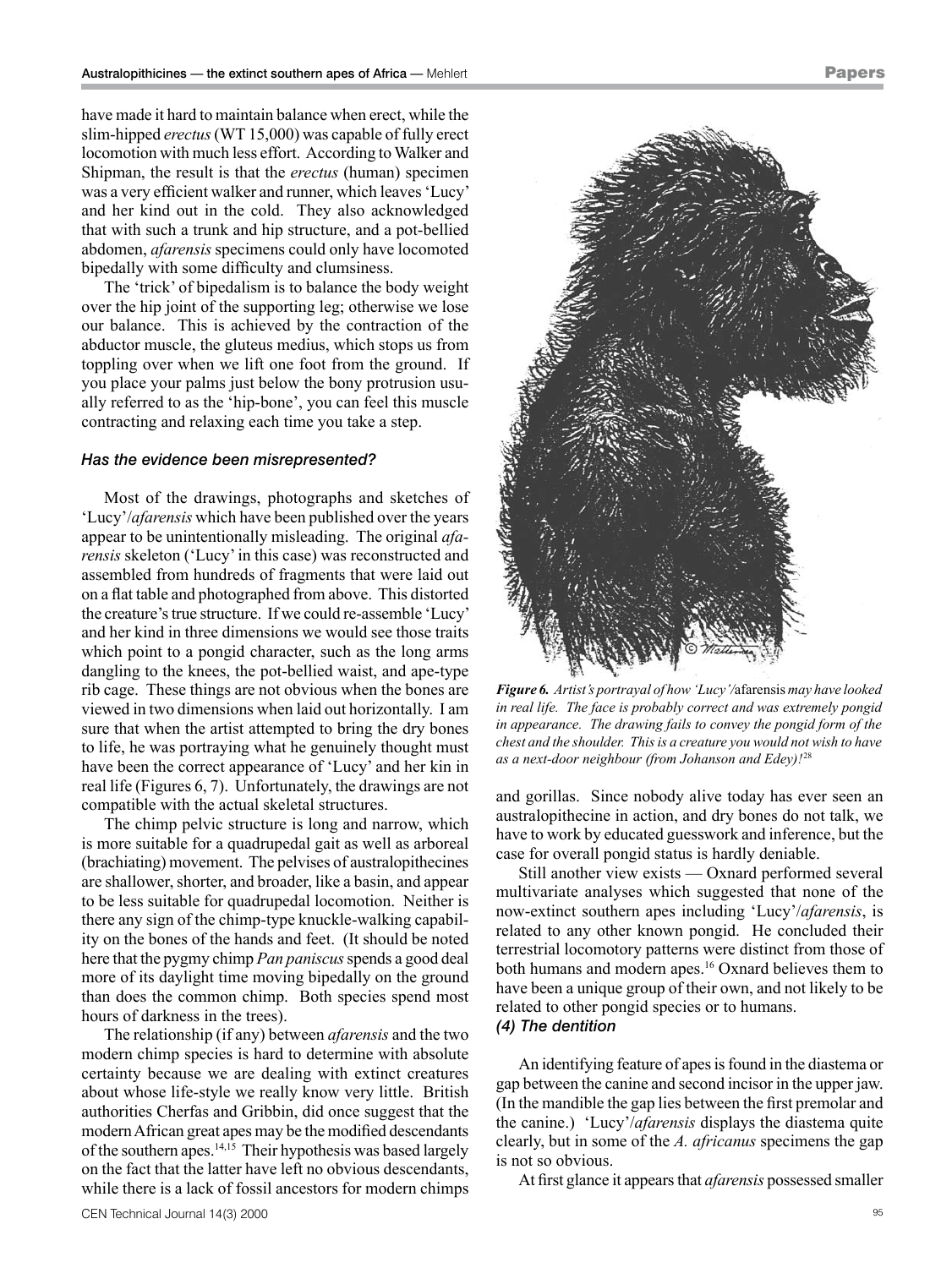

*Figure 7. This drawing by Parker shows how 'Lucy', a modern human female, and a large* afarensis *specimen, allegedly looked in real life. 'Lucy'is very diminutive, being only a little over three feet tall while the larger (presumably male) specimen of* afarensis *was almost five feet in height. There is little doubt that there was more than one species present in the Afar collection, but nobody knows for certain. It remains a puzzle. The australopithecine prehensile fingers and toes are not represented (from Parker).*29

canines and incisors than today's great apes, but closer inspection reveals that the canines are not so different from pygmy chimps in size. However, the molars and premolars are extremely large, suggesting a diet which involved much grinding. Of more interest is the comparison of the **shape** of the canines. Figure 9 shows a comparison of the canines of the chimp, 'Lucy'/*afarensis* and humans. The human canine is spatulate in shape and differs from that of 'Lucy' which is more like the ape example. In some ways it could be considered as being in-between human and ape, but the dental morphology of *afarensis* is closer to that of



*Figure 8. The upperjawand tooth morphology of an ape (upperleft),* afarensis *(upper right) and human (below). The diastema (arrow), although small, is still evident in the* afarensis *palate. Note also that the dental arcade of* afarensis *is closer to that of the ape, with huge cheek teeth (from Leakey and Lewin).*<sup>30</sup>

the pygmy chimp (Figures 8, 9).

Anthropologist John Waechter acknowledges that the ape-like features of *A.robustus* (dental patterns, heavy brow ridges and large faces) are due mainly to diet, and that the same traits in Neandertals are due to feeding habits, and are not part of an evolutionary process.17 This probably also applies to *Homo erectus* and most archaic *sapiens*. (The teeth and jaws largely determine the shape of the skull and face of both apes and humans).

When we consider the large number of pongid characters in the remains of 'Lucy'/*afarensis* and other australopithecines, the creationist contention that these are not human ancestors seems well supported. The basic facts can thus be summarized:

- 1. Clear-cut fossil ancestors for modern chimps and gorillas are non-existent; the most likely candidates being vaguely rooted somewhere among the Miocene Dryopithecinae.
- 2. Both groups, the australopithecines and modern African pongids, appear abruptly in the fossil record, as does *Homo erectus*.
- 3. The quadrupedal-type pelvises of modern gorillas and chimpanzees appear to be different enough in structure from the australopithecines to at least keep an open mind, for the time being, as to any genetic relationship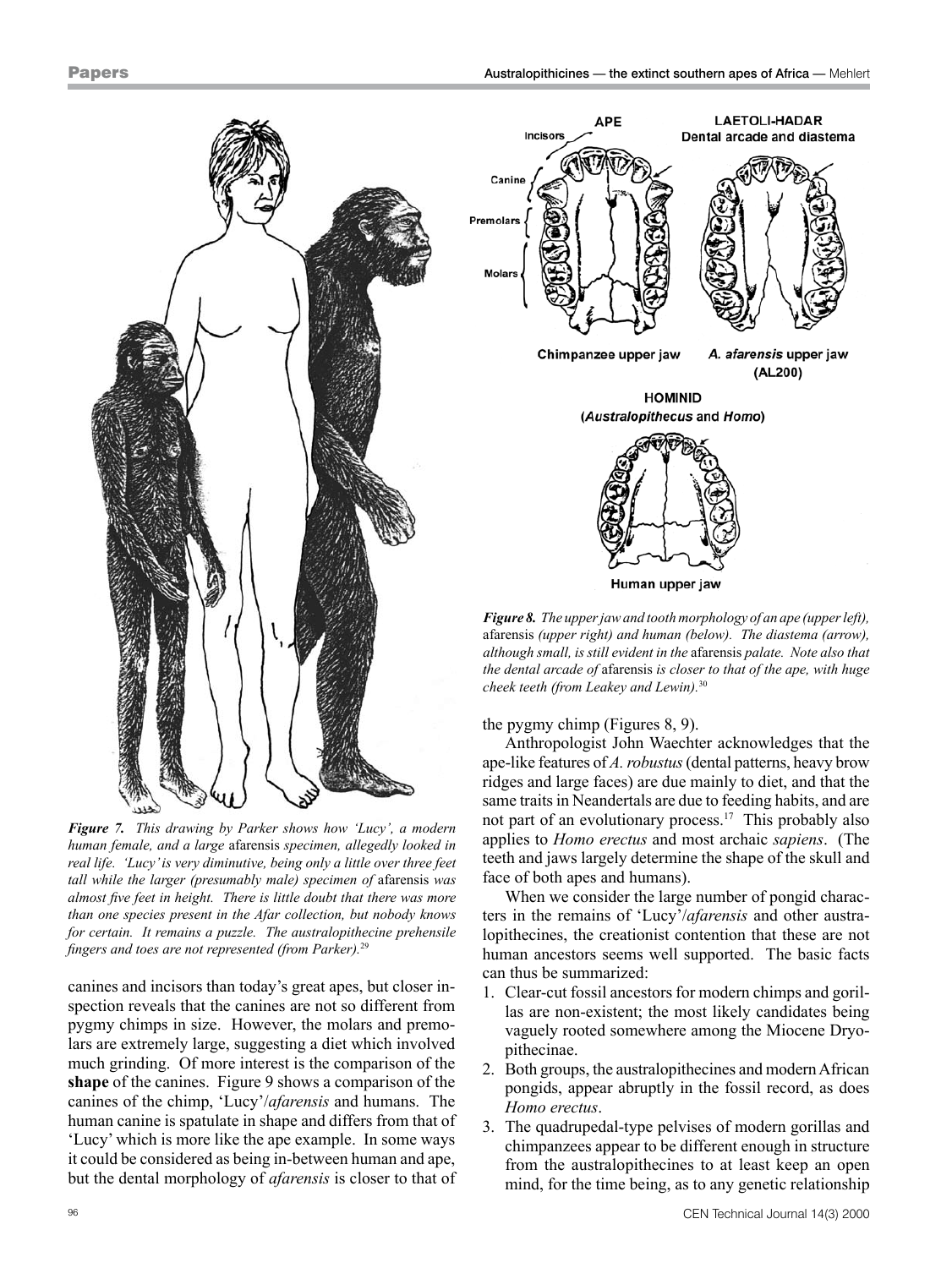

*Figure 9. The shape of the canine in a chimpanzee (left), 'Lucy'/*afarensis*(centre) and human (right). Thisis one of the very few features of 'Lucy'which may be argued by some as being intermediate. Yet, asthe authorssay, 'Lucy's'canines are still ape-like in being conical and not spatulate as in man. The human canine is quite different (from Johanson and Edey).*<sup>31</sup>

(Figures 2, 5).

- 4. The only other apes which locomote upright, but which do so only rarely and still with a degree of ungainliness on the ground, are the gibbon and siamang of southeast Asia. As far as can be determined, they never move on all fours when they descend from the trees. Gibbons and siamangs have the most slender bodily structure of all apes, and they are not built for quadrupedal locomotion. There are similarities between the pelvises of the gibbons and those of the australopithecines. Ancestors for erect-locomoting Asian apes are probably to be found in the Miocene fossil forms *Ramapithecus* and *Sivapithecus* for the orang, and *Pliopithecus*/*Propliopithecus* for the gibbons and siamangs. The orang shares so many similarities with its fossil ancestors, that it could almost be regarded as a living fossil.
- 5. The ape-type bony labyrinth structure of the inner ear (housing the organ of balance) found in the fossil skulls of the australopithecines and so-called *'habilines'*, indicates their primary locomotion was brachiating in the trees like all apes. Walker and Shipman explain this function fully in their 1996 work.<sup>18</sup>
- 6. Even the earliest-known (in evolutionary chronological terms) *Homo erectus* specimens from the lower Pleistocene series undoubtedly moved on the ground in exactly the same way as do modern humans.

#### General comments

The orang-utan and gibbon are very agile arborealists (brachiators), whereas gorillas and chimps, although at home in the trees, spend most of their daylight time on the ground (except for juvenile gorillas which, because of their lighter weight, are very agile in the trees).

The skeletons of gibbons however, are so constructed as to allow not only free movement in the trees, but also a significant degree of almost fully-erect terrestrial locomotion. Gibbons never move on all fours. Orangs do so on rare occasions, walking on balled fists and clenched feet, but they can, and sometimes do, walk upright with a more comfortable gait than do chimpanzees.

Gibbons probably come closest to human locomotion in that they can walk on the ground almost fully upright, but with their arms outstretched to the sides parallel to the ground to maintain their balance. But they still remain habitual brachiators. Despite this, no living or extinct pongid can 'push off' from the toe and ball of the foot when taking a step. Humans however, can go further — no pongid, living or extinct, could match the 'goose step' performed by certain European soldiers on parade — such a feat would be totally beyond them.

Note also that the teeth of gibbons are specialized for fruit eating and are distinct from the teeth of other apes.<sup>19</sup> This diet probably contributes to their more rounded skulls and negligible supraorbital tori.

#### The so-called 'habilines'

The classic evolutionary position is that the australopithecines evolved into *Homo habilis* about two million years ago, which in turn transformed into *Homo erectus* in only 100,000 years! Creationists have never believed this to be the case, and strong arguments exist for rejecting it. Throughout their book, Walker and Shipman consistently reject the validity of the taxon *Homo habilis*. They say the identification of *'habilis'* was based mainly on the fact that they were of the 'right' age — about 2 Ma.20 They write, *'… any non-*erectus*, non-*boisei *hominid from this time period simply had to be* habilis*, because that was the only other hominid known to exist …'*.

On the same page Walker states his aversion to the taxon— *'I don't like* habilis *as a species; something is all wrong with it and always has been …(this) leaves* Homo erectus *without a clear ancestor, without a past.* Erectus *may be the now-found missing link, but the link to which it was connected is now a missing one as well'*.

The actual evidence seems compelling — the so-called habilines appear to be nothing more than large-brained *A. africanus* specimens. (A creationist case was more fully argued in 1996.)<sup>21</sup> The discovery of Olduvai Hominid 62, with its diminutive size and pongid features, $22$  was virtually a final blow to the taxon (Figure 10).

#### **Conclusion**

Based on the latest available evidence, I feel the australopithecines are not quite like any other ape, nor are they pre-human ancestors. Their structure is similar to chimpanzees in some respects — the skull, the rib-cage, the shoulder, and the absence of a human-type waist.

In some of their cranial and dental features they appear to be somewhat similar to orangs, although they do share certain facial characteristics with chimps. In life-style, 'Lucy' and all other australopithecines were undoubtedly very much at home in the trees, probably feeding on various fruits, berries, rough vegetation, juicy shoots and other plant material. They probably descended to the ground only for short periods for water and other food types. Their large grinding molars (Figure 8) were probably used for seeds,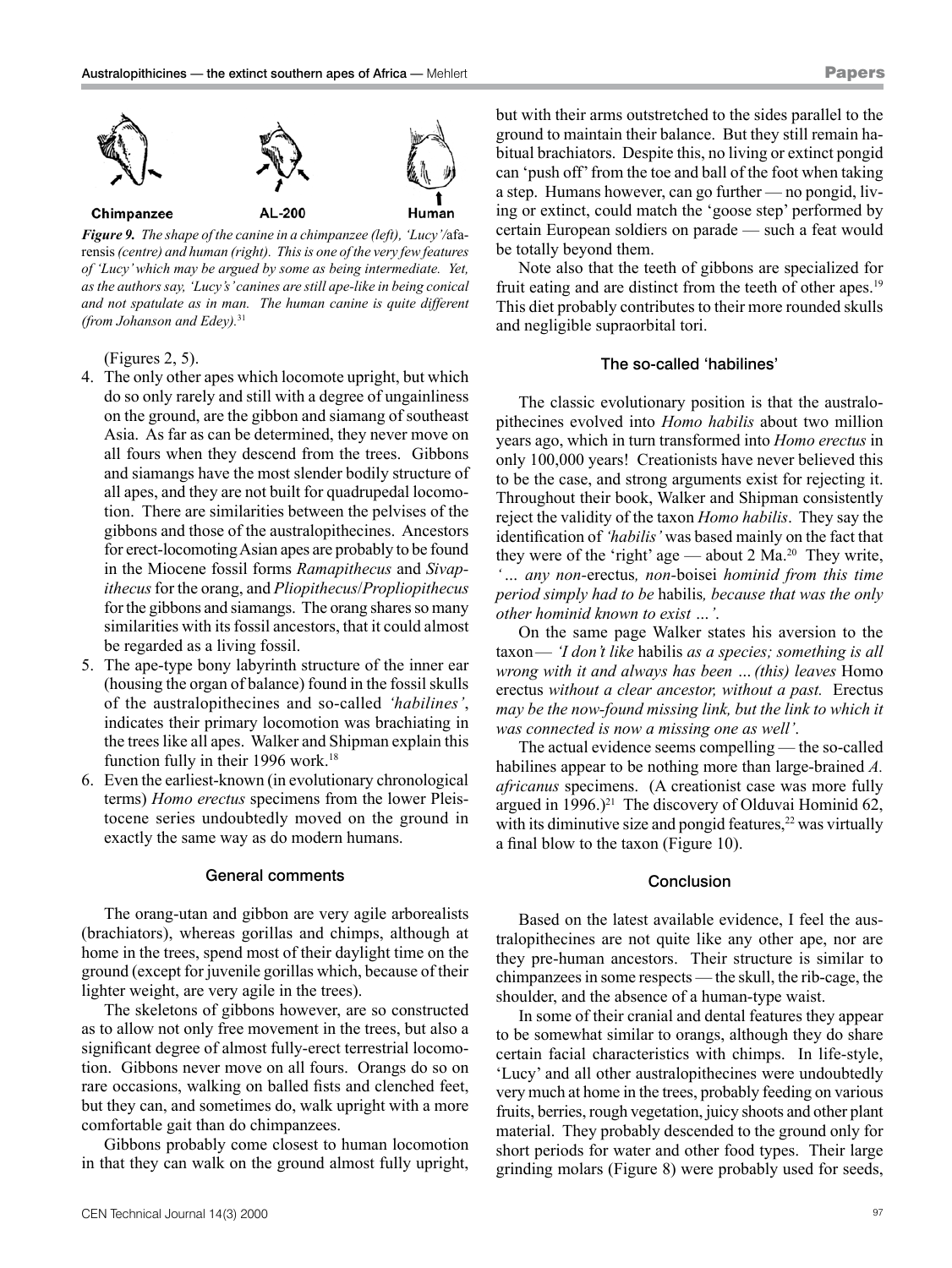

*Figure 10. A comparison of the long bones of a modern female human and the so-called* Homo 'habilis' *adult specimen OH 62, which is also believed to be female. Note the diminutive figure of the 'habiline'(right) which would have stood only 1.2 m (three feet three inches) tall. Even the discoverers were disappointed at its primitive appearance, which, according to evolutionary theory, should have been very advanced towards humanness by 2 Ma. Since* erectus *humans are known from 1.9 Ma, this leaves only approximately 100 ka for the final ascent to full humanity. Johanson and Edey say that its long arms which dangled to the knee, its tiny brain and its small stature were much more primitive than previously thought. (Similarly disappointing is the latest research which shows that another 'habiline', KNM-ER 1470, was as equally ape-like as the earliest* afarensis *in cranial and facial morphology). The 'habiline' body proportions are those of a primitive australopithecine ape. Tim White called it the 'ape-lady'(from Johanson and Shreeve).*<sup>33</sup>

nuts, and tough roots.

While on the ground, it seems more likely that they would have locomoted on two legs instead of quadrupedally, and a little less awkward than chimpanzees. The pelvic structure seems to indicate they were not designed for quadrupedal locomotion, but they were still pongid in overall character.

The locomotory patterns of the greater and lesser apes seem to have been as follows (see also Figure 11):

Note — gibbons and siamangs are the only apes which employ the plantigrade mode of bipedal locomotion (like humans) — but as far as I am aware, no anthropologists have ever claimed human descent from them.

It is again emphasized that no ape, Asian or African, walks or runs bipedally in the free human style. Not even the gibbon which can **stand** fully erect, can locomote in the human manner — it must extend its arms fully to the sides like a tightrope-walker when moving. To have 'perfect', fully erect and striding locomotory capability, a creature must possess the 'right' phalanges, tali, knees and pelvic structure, plus a barrel-shaped thorax and human-type trunk and waist. Only humans meet all these requirements, and

|                   | <b>Locomotory Patterns</b> |                                               |
|-------------------|----------------------------|-----------------------------------------------|
| <b>Species</b>    | Primary                    | Secondary                                     |
| Gorilla           | Ouadrupedal                | Arboreal/brachiating.<br>occasionally bipedal |
| Chimpanzee        | Ouadrupedal                | Arboreal/brachiating.<br>sometimes bipedal    |
| Orang-utan        | Arboreal/brachiating       | Quadrupedal, and<br>occasionally bipedal      |
| Gibbon/Siamang    | Arboreal/brachiating       | Bipedal                                       |
| Australopithecine | Arboreal/brachiating       | Bipedal                                       |



*Figure 11. This sketch shows more clearly the different locomotory modes of chimpanzee (top),* afarensis *(bottom left) and human. Note the differences in limb proportions, thorax, the orientation of the shoulder socket, and the phalanges. Australopithecines and chimpanzeeswere designed mainly for climbingwhile humans are adept at full-stride erectlocomotion. Leakey concedesthat australopithecines 'almost certainly'were not adapted to the striding gait or running in the manner of human beings (from Leakey).32*